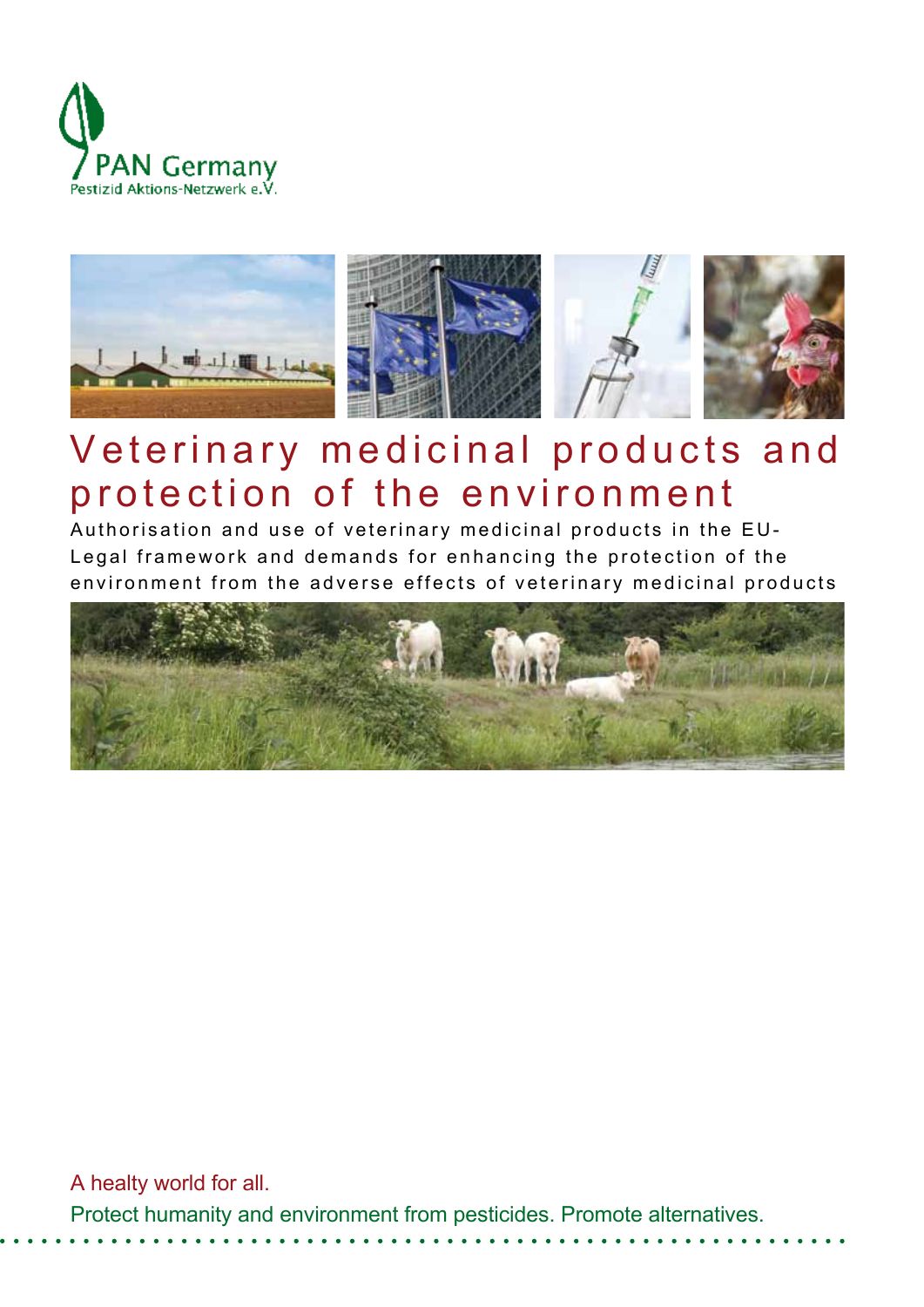### Content

| 3                                                                                        |  | Background and content of this publication                                                                                                                                                                                                              |
|------------------------------------------------------------------------------------------|--|---------------------------------------------------------------------------------------------------------------------------------------------------------------------------------------------------------------------------------------------------------|
| 3                                                                                        |  | Adverse environmental effects of veterinary medicinal products                                                                                                                                                                                          |
| 6                                                                                        |  | What laws regulate the market authorisation and use of veterinary medicinal<br>products in the EU?                                                                                                                                                      |
| 7                                                                                        |  | What are the core elements of European veterinary medicinal products<br>legislation?                                                                                                                                                                    |
|                                                                                          |  | A – Only authorised veterinary medicinal products can be placed on the market<br>B - Applicants choose between different authorisation procedures<br>C - Reasons for refusing to authorise a product<br>D - Authorisation periods and patent protection |
|                                                                                          |  | How is the environmental impact assessed during the authorisation procedure?                                                                                                                                                                            |
| 11                                                                                       |  | Why is European legislation on veterinary medicinal products currently being<br>revised?                                                                                                                                                                |
| 11                                                                                       |  | What is the timetable for the revision of legislation on veterinary medicinal<br>products?                                                                                                                                                              |
| 12                                                                                       |  | What institutions are involved in the revision process?                                                                                                                                                                                                 |
| 13                                                                                       |  | <b>PAN Germany's Recommendations</b>                                                                                                                                                                                                                    |
|                                                                                          |  | 1. Collect and publish data on commercial use and occurrence of veterinary<br>medicine in the environment                                                                                                                                               |
|                                                                                          |  | 2. Coherence with other relevant spheres of regulation                                                                                                                                                                                                  |
|                                                                                          |  | 3. Include more environmental protection in the authorization process                                                                                                                                                                                   |
|                                                                                          |  | 4. Promote more conscious handling of animals and responsible use of veterinary<br>medicine                                                                                                                                                             |
|                                                                                          |  | 5. Better regulation of the use of antimicrobials                                                                                                                                                                                                       |
| 15                                                                                       |  | <b>References</b>                                                                                                                                                                                                                                       |
| This project was supported by:<br>Bundesministerium<br>für Umwelt, Naturschutz<br>Umwelt |  |                                                                                                                                                                                                                                                         |

und Reaktorsicherheit **Bundes** Amt <sup>®</sup>

The supporting institutions accept no responsibility for the correctness, accuracy or completeness of the information, or for the observance of the private rights of third parties. The views and opinions expressed herein do not necessarily reflect those of the supporting institutions. Acknowledgements: We thank our funders and Benjamin Blum for their support.

**Impressum:** © Pestizid Aktions-Netzwerk (PAN) e.V. Nernstweg 32, 22765 Hamburg, phone: +49 (0)40 - 3991910-0, info@pan-germany.org, www.pan-germany.org, Hamburg, 2012

Text: Susan Haffmans; Editing: Carina Weber; Translation from German: Paula Bradish; Layout: grafik:sommer; printed on recycled paper.

Photo credits: cover (from top left to bottom right): stable: © rupenkamp www.fotolia.com, flags: © jorisvo www.fotolia.com, syringe: © Eisenhans www.fotolia.com, chicken: © danielschoenen www.fotolia.com, cattle: © Claudia Ernst; page 4: Graph (from top left to bottom right): © Unclesam www.fotolia.com; © Willi www.fotolia.com; © valebisba www.fotolia.com; © fotoflash www.fotolia.com; © Axxos www.fotolia.com; © style-o-mat www.fotolia.com; © picsfive www.fotolia.com; © tribalium81 www.fotolia.com; © johny007pan www.fotolia.com; © Igrik www.fotolia.com; © Gunnar Assmy www.fotolia.com; page 5: © Manfred Schimmel www.pixelio.de; page 6 © jorisvo www.fotolia.com; page 7 © Alexander Raths www.fotolia. com; page 9 © chris74 www.fotolia.com; page 10 © Eisenhans www.fotolia.com; page 11: © Carina Weber; page 14 © Claudia Ernst

This is a translation of the German publication "Tierarzneimittel und Umweltschutz", PAN Germany 2012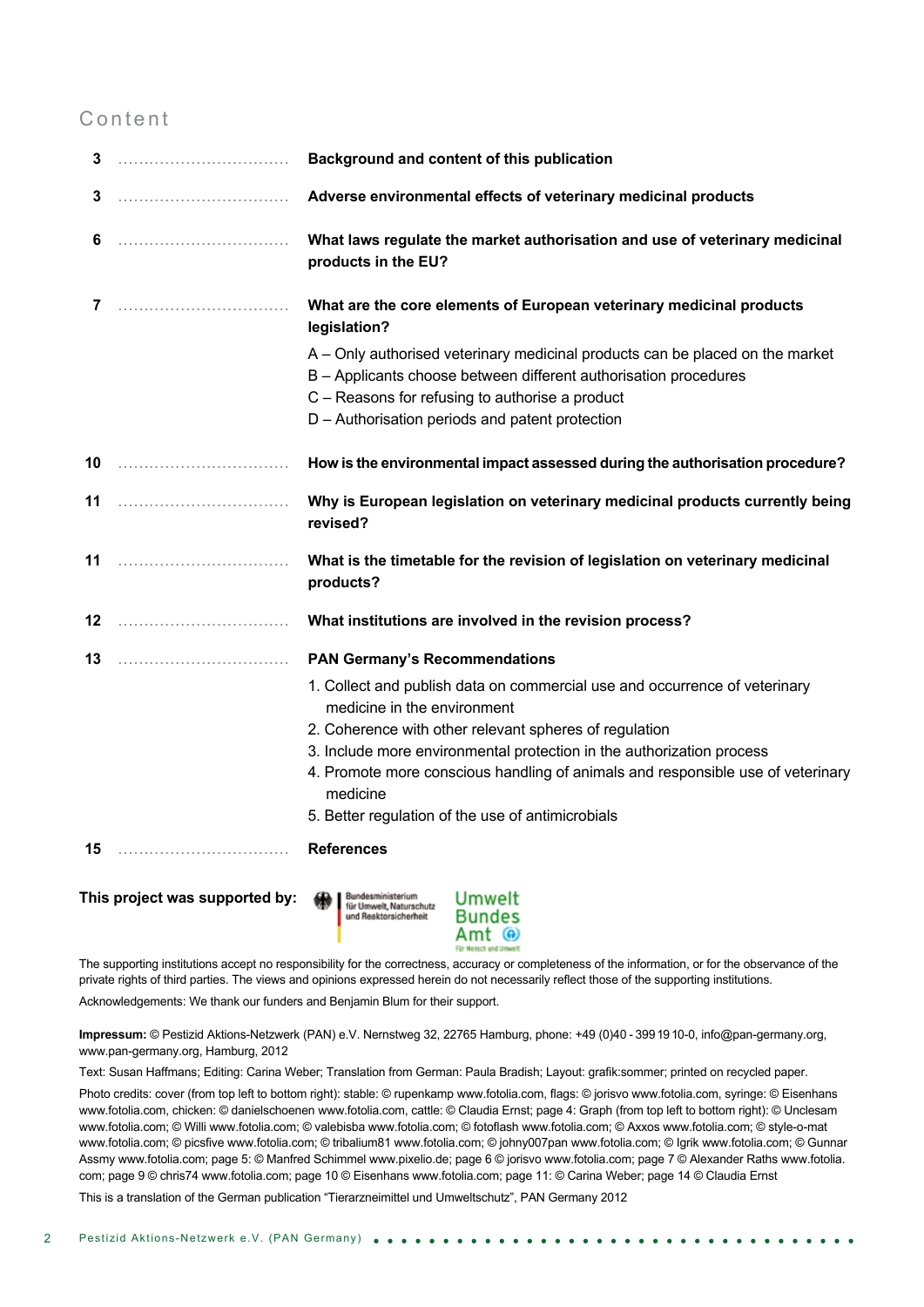# Veterinary medicinal products and protection of the environment

Authorisation and use of veterinary medicinal products in the EU - Legal framework and demands for enhancing the protection of the environment from the adverse effects of veterinary medicinal products

#### Background and content of this publication

The growing contamination of surface water, soil, and food with residues from veterinary medicinal products has increasingly attracted the attention of policymakers and the general public. It has become apparent that measures are needed on various levels – from pharmaceutical approval, to regulations for use, to technical processes for wastewater treatment – in order to enhance protection of the environment and human health from adverse effects of hazardous pharmaceutical residues. On the backdrop of the current revision of European veterinary medicinal products regulations, this text will present information on the current status of legal regulation in the realm of veterinary medicinal products, the goals of the revision, and the relevant administrative jurisdictions, and will then discuss what improvements are needed from the perspective of precautionary environmental protection.

### Adverse environmental effects of veterinary medicinal products

Veterinary medicinal products are intended for use in treating, mitigating, or preventing illnesses or to influence specific body functions in animals. They are used by veterinaries and pet owners as well as by professional livestock holders such as breeders and feedlot operators. Considerable amounts of these medicinal products are released into the environment by intensive fattening operations. These include drugs that target parasites, protozoa, worms, and insects, antibiotics that combat pathogenic bacterial, substances for treating infections, and immunological veterinary pharmaceuticals. These substances enter the environment via animal excrements, livestock manure, waste water, and other farm waste. Medicinal products enter surface water directly as a result of their use in aquacultures. Moreover, the use of so-called pour-on pharmaceuticals to treat grazing animals by pouring liquids directly onto the animals can contribute to the release of veterinary medicinal products into the environment. To date, little is known about how such substances enter the environment through aerosols and dust, but livestock manure is considered to play a significant role in this context.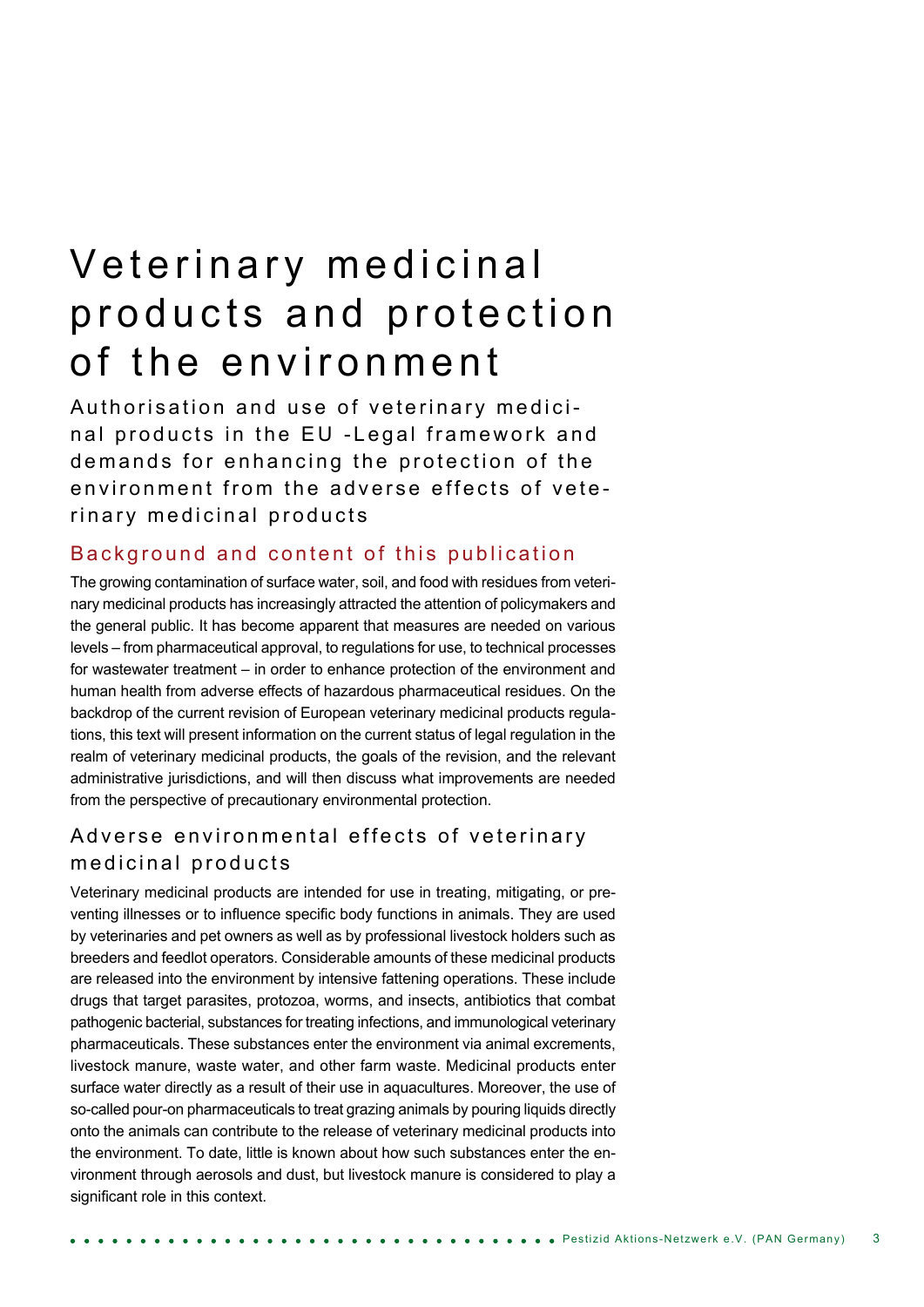

Many veterinary medicinal products are water-soluble (hydrophilic) as well as persistent. Due to their hydrophilic properties, they are easily disseminated in the environment and are now ubiquitous in flowing bodies of water, soil, and even in groundwater<sup>1</sup>. The adverse environmental impacts of medicinal products have concerned experts for a number of decades2. Nonetheless, many questions related to the behaviour of veterinary medicinal products in the environment and their effects on biological communities and ecological systems remain unanswered. The EU also still lacks binding limits for active pharmaceutical ingredients in groundwater and surface water<sup>3</sup>. This deficit is due to a lack of systematic monitoring of veterinary medicinal products and failure to assess the environmental impact of older products that are already on the market. However, recognition that residues of medicinal products in bodies of water are a growing problem is now widely acknowledged. Studies by the German Federal Environmental Protection Agency show that in Germany more than 270 different active pharmaceutical substances (for human and veterinary use) can be found in surface water, sediments, groundwater, and soil; of these, 130 are present in surface water<sup>3</sup>. This last finding is especially alarming, since these pharmaceuticals have effects on the entire aquatic ecosystem. Antibiotics inhibit the growth of plants and primary aquatic producers such as algae and cyanobacteria, antiparasitics affect invertebrates - small animals that that do not develop a vertebral column like insects, worms and crabs -, and hormone residues in bodies of waters have significant effects on the development and reproductive capacities of fish. Other EU member states are also concerned about the negative influence of veterinary medicinal products on the environment. France, for example, has drafted a national plan to combat pharmaceutical residues in water4. On a European level, the Framework Directive on Water is now being revised, and environmental NGOs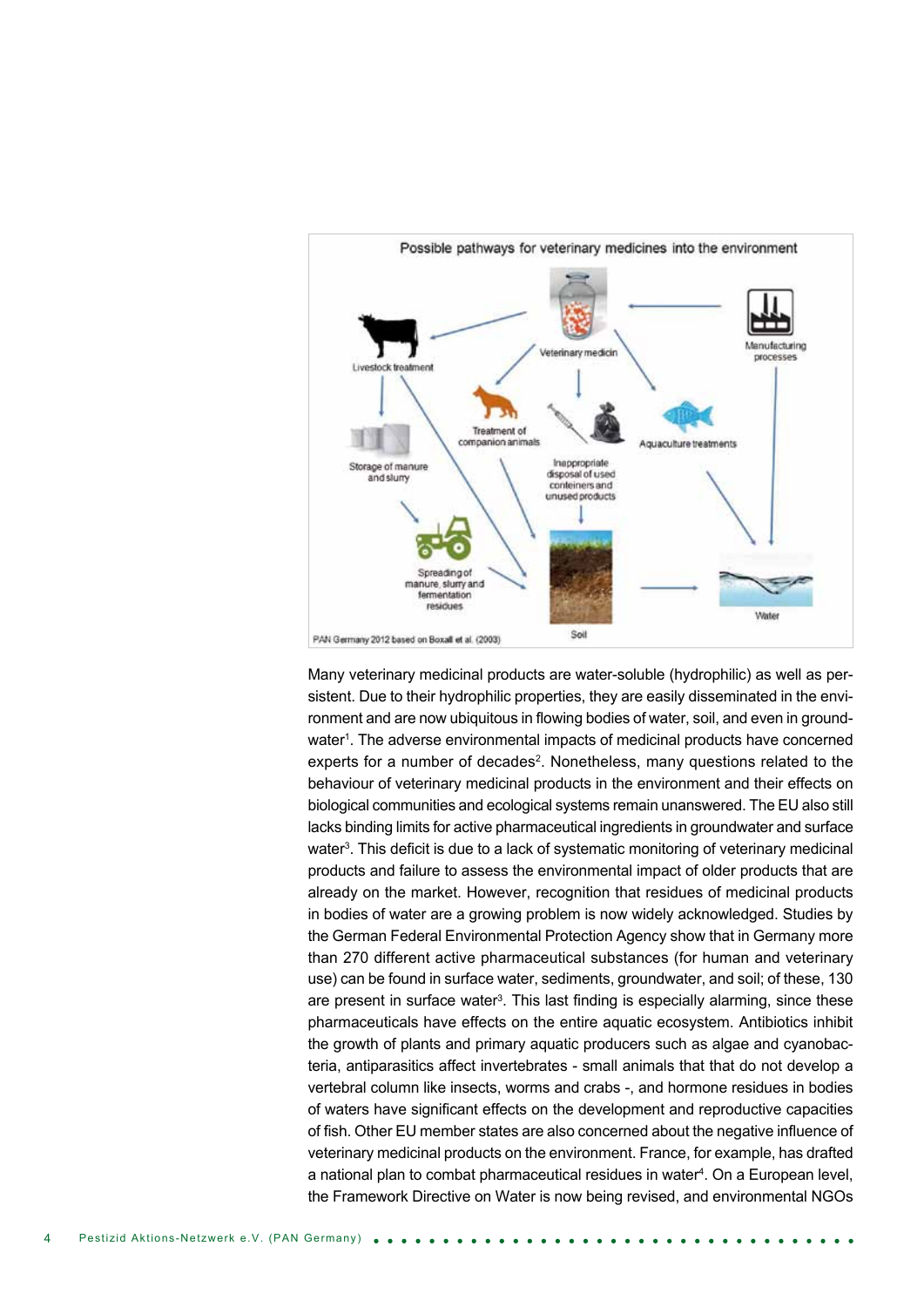

Although medicinal products today are ubiquitous in flowing bodies of water, soil, and even in groundwater the EU still lacks binding limits for active pharmaceutical in g r e dients in ground water and in surface water.

are calling on the EU to add, for the first time, human pharmaceuticals to the list of the so-called priority substances<sup>5</sup>. Priority substances are pollutants of relevance for aquatic ecosystems that are classified as especially problematic due to the hazards they present and the level of residue concentrations of these products measured in bodies of water. For these substances, monitoring procedures, specific quality norms, and emission limits must be defined within the framework of the EU Water Framework Directive (WRRL)<sup>6</sup>.

Currently, debate about pharmaceuticals in the environment is mostly limited to expert circles. The situation is quite different with respect to the enormous amounts of antibiotics used in animal farming. Fuelled by concerns about antimicrobial resistance and antibiotic contamination in poultry, public debate is much more intense and policymakers have been called on to define goals for reducing the use of antibiotics. These discussions clearly show that solutions cannot be achieved if stricter regulations are limited, for example, to the sphere of drug regulation. Instead, much broader approaches must be sought that include critical scrutiny of eating habits, production systems, forms of animal husbandry, and livestock fattening regimes.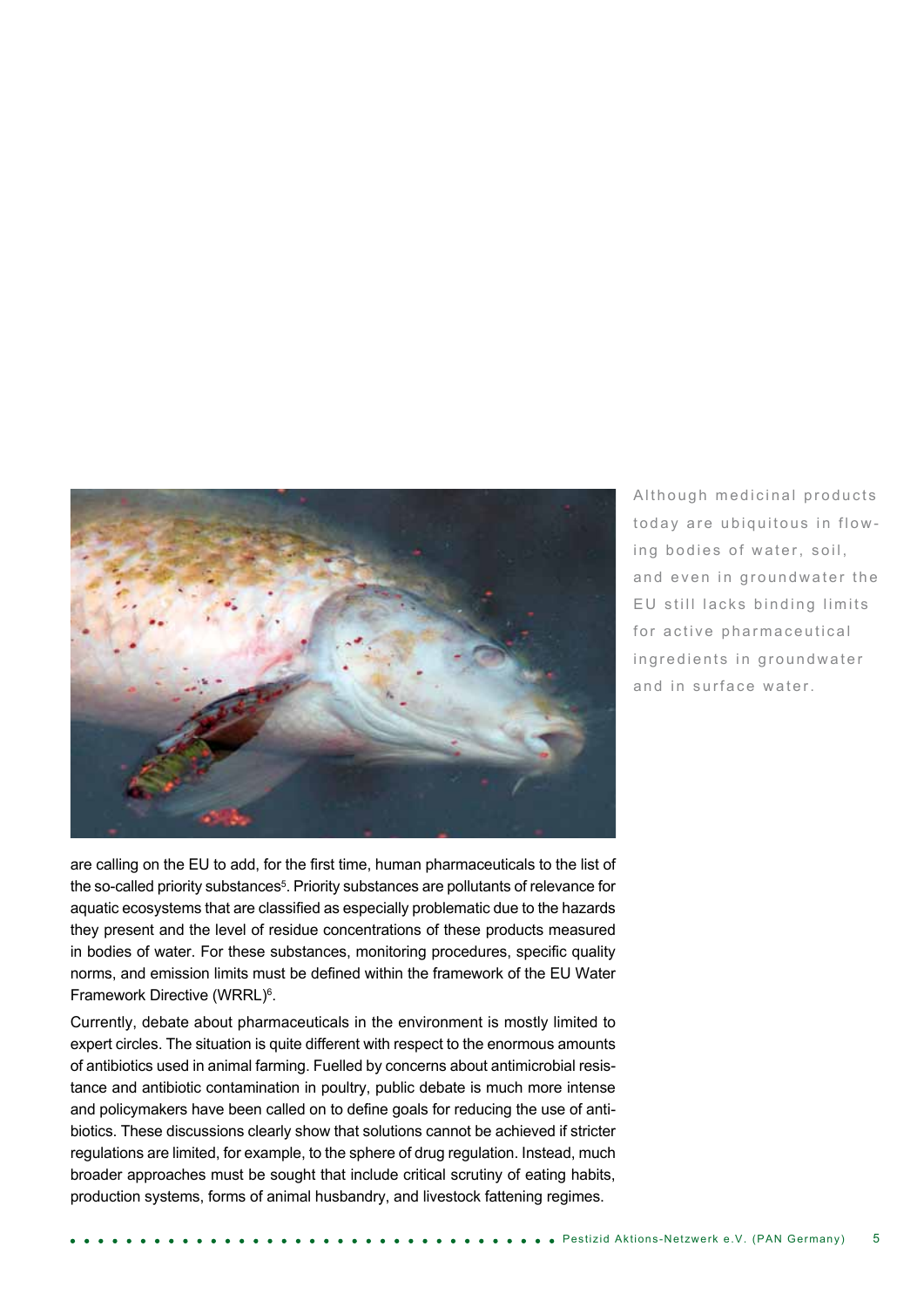### What laws regulate the market authorisation and use of veterinary medicinal products in the FU?



The approval and use of veterinary medicinal products in the European Union are to a large extent regulated by the following laws:

- ► European Framework Directive on the Community code relating to veterinary medicinal products (2001/82/EG<sup>7</sup> with changes made by 2004/28/EG<sup>8</sup>) and the
- ► European Regulation laying down Community procedures for the authorisation and supervision of medicinal products for human and veterinary use and establishing a European Medicines Agency (Regulation (EG) Nr. 726/2004)<sup>9</sup> including all amending acts to date.

The European Framework Directive 2001/82/EG (in the following referred to as the Directive) regulates the production, placing on the market, labelling, marketing, and use of veterinary pharmaceuticals in the European Union. It includes special provisions for homeopathic veterinary pharmaceuticals, lays down procedures for authorisation, sets standards for labelling and package insert and for monitoring trade with and use of veterinary medicinal products once they have been authorised for the market (pharmacovigilance). The Directive applies to almost all veterinary pharmaceuticals with the exception of medicated feedingstuffs<sup>10</sup>. Annex I of the Directive shows the chemical, pharmaceutical, and analytical standards, requirements for safety and residue testing, and requirements for clinical testing of veterinary medicinal products. Part 6 of Annex I regulates the environmental assessment process. Since 2001, the Directive has undergone numerous adaptations and changes. A consolidated version now means it is possible to retrace all of the revisions realized to date<sup>11</sup>.

The European Regulation 726/2004/EG (in the following referred to as the Regulation) sets out in detail how authorisation and supervision of human and veterinary medicinal products are to be implemented with a harmonized procedure for all member states. It includes provisions for the centralised authorisation process (see below) and forms the legal basis for the European Medicines Agency (EMA) established in 1993. Among the responsibilities of the EMA is consultation regarding maximum levels of residues of medicinal products used in animal husbandry and of biocides that are permitted in foodstuffs of animal origin. Since 2004, numerous adaptations and changes to the Regulation have been implemented and added to the original text $12$ .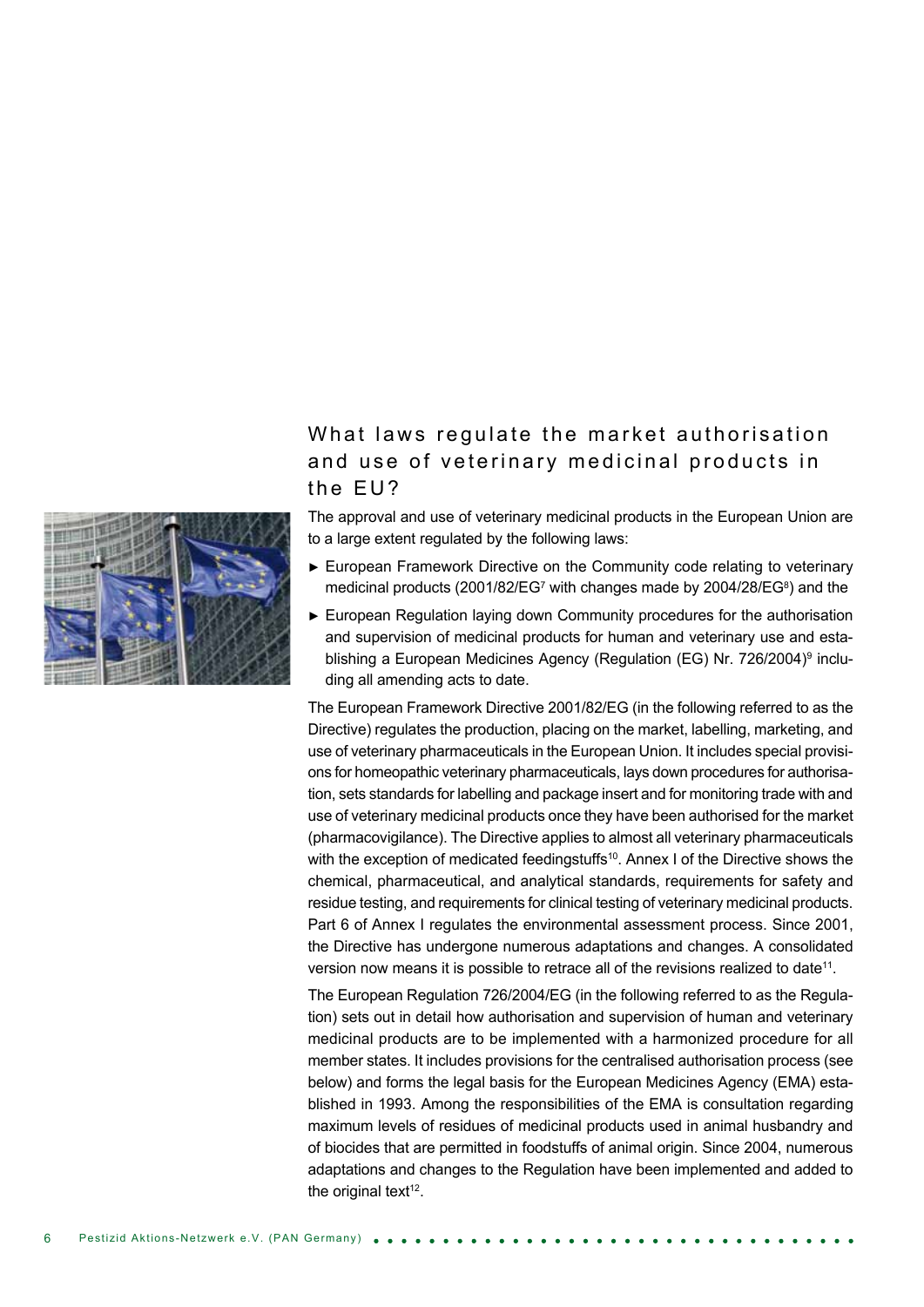### What are the core elements of European veterinary medicinal products legislation?

### A – Only authorised veterinary medicinal products can be placed on the market

**Veterinary medicinal products, like human pharmaceuticals, pesticides, or biocides, are subject to an authorisation process.** In the European Union, no veterinary pharmaceutical can be placed on the market without official authorisation<sup>13</sup>. Exceptions from this principle are allowed only in extraordinary cases, for example, when serious animal disease epidemics erupt. Depending on the application process and the veterinary medicinal product involved, the relevant authorising body is the European Medicines Agency (EMA) or the competent national authority in the respective member state. A veterinary medicinal product can only be authorised if it does not have adverse effects on the animal treated, can be readily applied by the veterinary or the owner of the animal, and the benefits are higher than the risks involved in use, including environmental risks. But numerous previously authorised medicinal products that have never been tested for their environmental impact are on the market. Veterinary medicinal products intended for use in animals consumed as human food, whether directly or in the form of products derived from these animals, can only be authorised if regulations governing the maximum residue levels for the relevant active ingredients are in place and the active ingredients are listed in Regulation (EU) Nr. 470/2009 on veterinary medicinal product residues in foodstuffs of animal origin<sup>14</sup>.



In the European Union, no veterinary pharmaceutical can be placed on the market without official authorisation. But numerous previously authorised medicinal products that have never been tested for their environmental impact are on the market.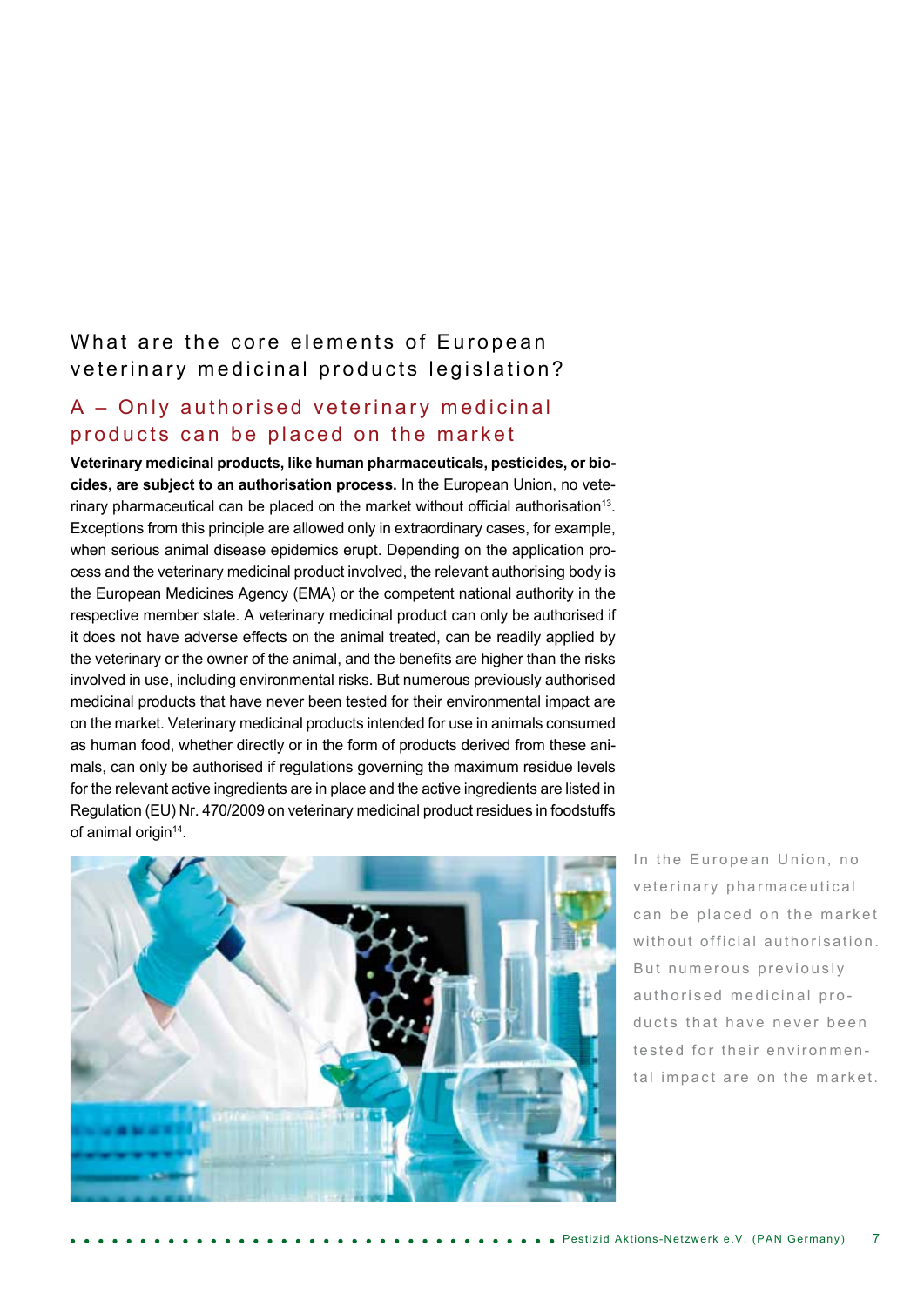#### $B -$  Applicants choose between different authorisation procedures

**Authorisation of medicinal products in the EU can occur via national, decentralised, or centralised authorisation procedures:**

#### ► **National Authorisation Procedure**

In the national authorisation procedure, applicants seek authorisation in a single member state by submitting to the national authority the relevant documents with proof of pharmaceutical quality, efficacy, and compatibility of the product for the target animal, users, and the environment. The responsible authority assesses the validity of this dossier. If any deficits are determined in the documents, they must be rectified by the applicant within the prescribed period. In Germany, a decision regarding environmental impacts is reached by the Federal Office of Consumer Protection and Food Safety (BVL) in agreement with the Federal Environment Agency (UBA). Since the mid-1990s, national authorisation procedures have increasingly been supplanted by EU procedures. Nonetheless, numerous medicinal products are still on the market that were authorised by a national procedure. Today, national authorisation is generally a first step, which is then followed by a mutual-recognition procedure (see below).

#### ► **Decentralised procedure**

With the decentralised procedure (DCP), the applicant applies for simultaneous authorisation in more than one EU country of a veterinary medicinal product that has not yet been authorised in any EU country. Here, one member state, the so-called Reference Member State (RMS), takes the lead. After reviewing the validity and completeness of the application, the first authorisation phase begins (duration - 120 days). The RMS first draws up a preliminary assessment report (PAR) and a "list of questions" (LOQ), to which other concerned member states (CMS) can make additions. The RMS evaluates the answers and additions and informs the CMS about the results. This is followed by the second authorisation phase, which lasts 90 days and is similar to the mutual recognition procedure.

#### ► **Mutual recognition procedure**

In the mutual recognition procedure (MRP), a veterinary medicinal product already authorised in one EU member state is recognized by one or more other member states, as long as no serious grounds for refusing such recognition are found. Mutual recognition can be denied in exceptional cases if potential serious risk to human health, animal health, or the environment is considered to exist. The precise definition of grounds on which mutual recognition can be refused are found in an EU Guideline15. The mutual recognition procedure takes 90 days.

#### ► **Centralised authorisation procedure**

The central authorisation procedure offers applicants a process for acquiring authorisation for a specific medicinal product throughout the EU. Applications are submitted to the EMA and processed by its Committee for Veterinary Medicinal Products (CVMP<sup>16</sup>). National authorisation agencies are also involved in the central procedure, for example as Rapporteur Member States and Co-Rapporteurs. Their dossiers form the foundation for the recommendations of the CVMP. The central procedure is obligatory for some products, in particular for new substances produced with specific biotechnological methods. So-called "innovative medicinal products" that contain new active ingredients and products that represent therapeutic, scientific, or technical innovations or that are of interest throughout the EU can be authorised within the centralised procedure.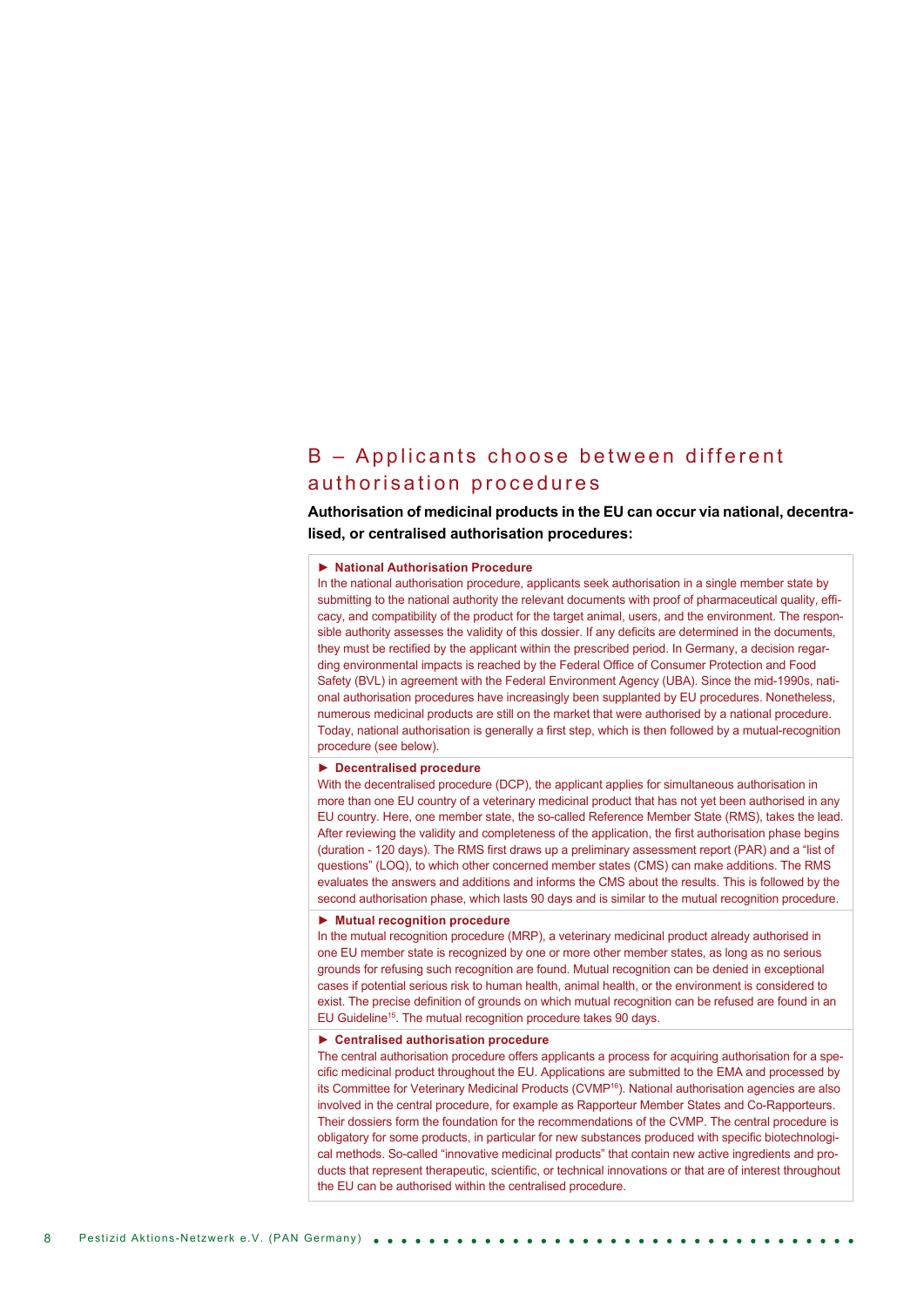#### C – Reasons for refusing to authorise a product

#### **An application for authorisation of a veterinary medicinal product will be denied when**

- $\blacktriangleright$  the potential risks, including environmental risks outweigh the product's benefits,
- ► the therapeutic efficacy is lacking, or
- $\blacktriangleright$  the withdrawal period is insufficient to exclude the possibility of risks for human health due to residues in foodstuffs obtained from the treated animal.

### D – Authorisation periods and patent protection

**Veterinary medicinal products are authorised for a period of five years. This period can be extended following submission of an appropriate application. If the application for extension is approved, then authorisation generally becomes indefinite.** Upon submission of an application for renewal, the summaries of product characteristics (SPC) are also again subject to review. The SPCs are based on the dossier submitted with the original application for authorisation. During the renewal process, new scientific knowledge acquired in the interim must be taken into account, but environmental impacts are considered only to a limited extent. In the course of the reassessment, no new environmental data are collected; instead the benefit-risk-relationship is reassessed. Environmental risks are only addressed if new information about risks has emerged in the interim. Such information – for example, about undesirable environmental effects of pharmaceuticals – theoretically might be generated by systematic pharmacovigilance. However this system in its present design is not suitable to monitor the environmental impact of veterinary pharmaceuticals.

Patents are highly significant economically for the pharmaceuticals industry. Medicinal products authorised by the centralised procedure are protected by patents for a period of ten years. Products authorised through the decentralised procedure or through mutual recognition are protected for eight years. Since revision of pharmaceuticals legislation has begun, the issue of extending patent protection has been discussed; it has been argued that this would "offset" the higher requirements that applicants will have to meet or serve as a stimulus for manufacturers to apply for the authorisation of pharmaceuticals with "minor use".

Many consumers are concerned about the massive use of antimicrobials in intensive livestock farming. Maximum residue levels for veterinary pharmaceuticals in food stuffs obtained from treated animals are in place. However many consumers consider these requlations to be insufficient. They call for residue-free food and for breeding systems that do not threaten animal health.

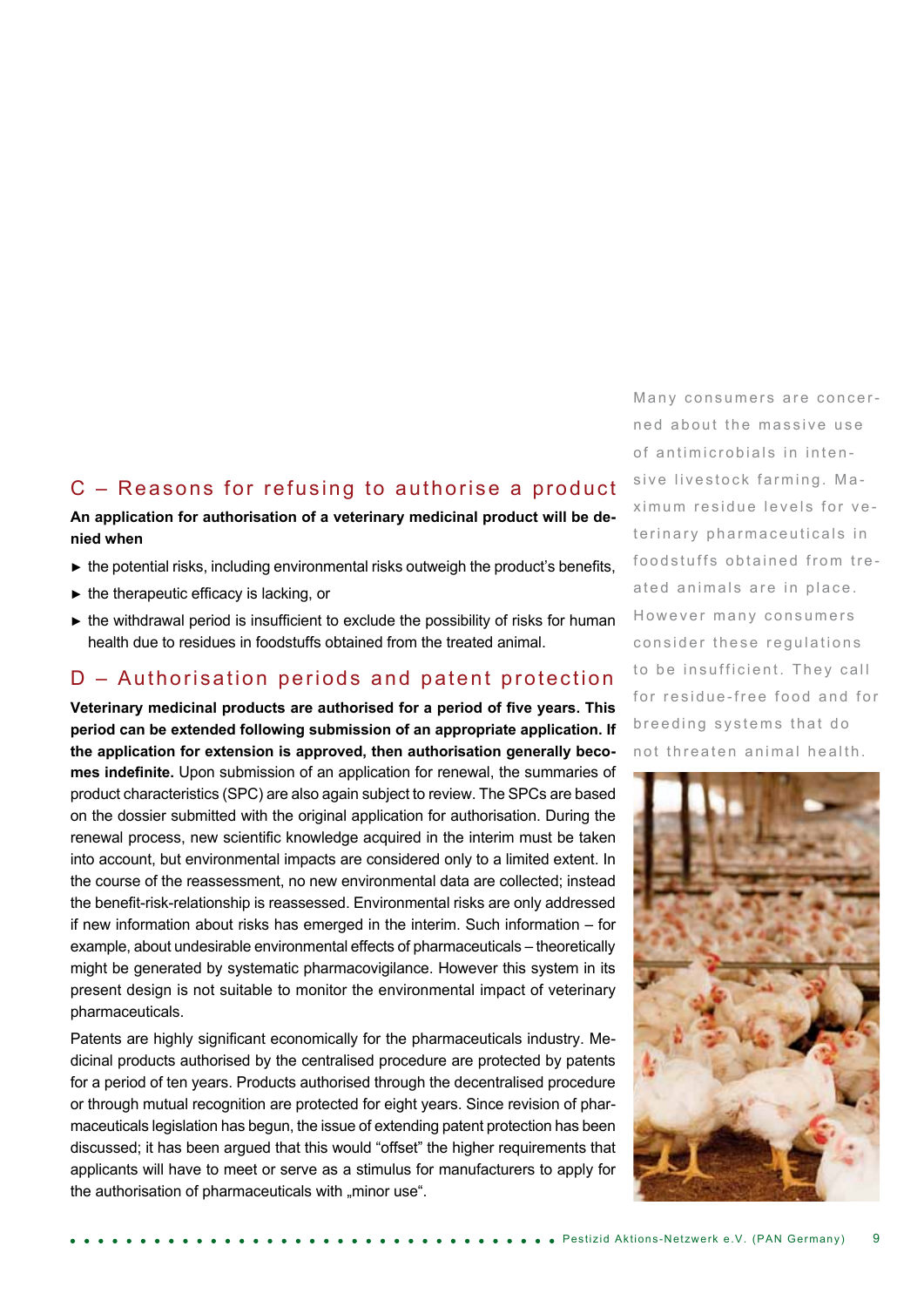## How is the environmental impact assessed during the authorisation procedure?

Potentially detrimental effects of veterinary medicinal use on the environment are identified and assessed and measures to reduce risks are established within the framework of the environmental impact assessment. Since 1992, new pharmaceuticals must be subjected to such an assessment. For all veterinary medicinal products that were first authorised before 1992 and for those reviewed before 2005 or authorised as generic products, information on their behaviour in the environment is lacking. For generic pharmaceuticals, environmental impact assessment did not become an obligatory element of the authorisation process until 2004. The so called VICH-guidelines that govern the content and scope of the environmental impact assessment have been in force since 2005.17 As a result, numerous previously authorised medicinal products are on the market that have never been tested for their environmental impacts and for which current legal requirements do not stipulate that an assessment of environmental effects is necessary. Here, there are considerable deficits and a lack of coherence in current regulations for veterinary medicinal products in comparison to other types of substances.

Assessment of the environmental impacts during the authorisation process is generally conducted in two phases and focuses on the active pharmaceutical ingredients. The first phase is obligatory and involves an assessment of the potential exposure of the environment to the active ingredient. The applicant must provide data on the following aspects:

- ► target animal species, form of administration, and dosage,
- ► information on direct and indirect introduction of the active ingredient into environmental systems (e.g. amounts of the active ingredient in excrements), physicochemical properties, persistence and
- ► disposal procedures.

If the results of the first phase show that the environment may be exposed to the substance, an impact assessment is carried out in the second phase. The applicant must then provide the authorisation body with data on the active ingredient's behaviour in the environment and its ecotoxicological properties, e.g., its toxicity for earthworms, daphnia, and plants. The VICH-guidelines, which specify the content and extent of the environmental impact assessment, stipulate that a predicted environmental concentration (PEC) of a product of less than 100µg/kg in soil is seen as not posing an environmental risk, so that risk assessment is not obligatory.<sup>18</sup>

Moreover, whether the permissible level of 100µg/kg in soil is sufficient to safeguard the environment from negative impacts from veterinary medicinal products is controversial. A further deficit is the fact that, due to a lack of data, the amounts of veterinary medicinal products in use can only be estimated. There is also a lack of data on the amounts of these substances found in the environment and on the ecotoxicologically relevant concentrations of active ingredients found in farm fertilisers and in the soil. As a result, it is difficult to formulate reliable assessments of how veterinary medicinal products behave in the environment and what their impacts are.



#### **Example: Deficiencies in the environmental assessment procedure**

Random examination of certain substances previously authorised that had not been previously investigated with respect to their environmental properties revealed that in some cases the threshold value of 100µg/kg in soil was in fact exceeded. If these active ingredients were subjected to an environmental risk analysis within the context of an application for authorisation, they would have to undergo Phase II ecotoxicological review as set out in the guidelines<sup>19</sup>. But this kind of risk assessment has not conducted for products already on the market, even though it is urgently needed from the standpoint of environmental and health policies that follow the precautionary principle.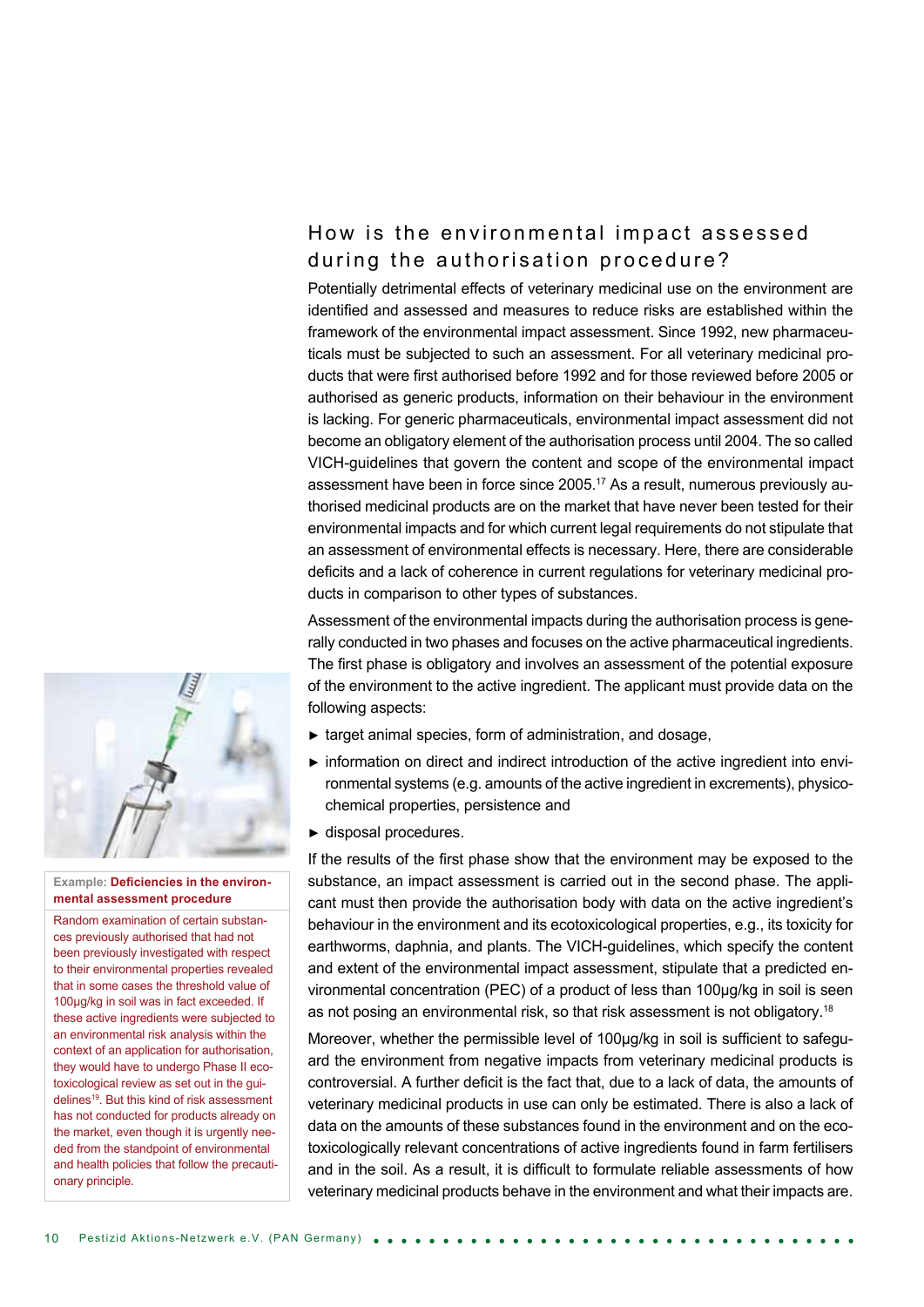

## Why is European legislation on veterinary medicinal products currently being revised?

In revising legislation on veterinary medicinal products, the primary goals pursued by the European Commission are economic, e.g., improving the availability of veterinary medicinal products in the member states, reducing the administrative burden for pharmaceutical companies, strengthening the competitive status of small and medium-sized enterprises (SME), and facilitating trade with veterinary medicinal products in the internal market. In addition, opportunities for improving strategies to combat the spread of microbial resistance to antibiotics are to be assessed.<sup>20</sup> Furthermore, on the backdrop of environmental burdens related to veterinary medicinal products and the increase of antimicrobial resistance and in the interests of preventive environmental protection, PAN Germany's position is that this revision of the legislation in veterinary medicinal products should also enhance the protection of consumers, animal welfare, and the environment.

# What is the timetable for the revision of legislation on veterinary medicinal products?

The EU's timetable for the revision process has been spelled out in a "Roadmap"<sup>21</sup>. The first meeting with various stakeholders was held in 2009. This was followed by a public consultation, from April to July 2010, which addressed improvements of the legislative framework and involved various stakeholders, such as state authorisation bodies, pharmaceutical companies, veterinaries, and PAN Germany as the only involved environmental organisation $^{22, 23}$ . Following this consultation, the EU Commission invited stakeholders to a meeting in September 2011, at which

Still many questions related to the behaviour of veterinary medicinal products in the environment and their effects on biological communities and ecological systems remain unanswered. Reliable data on the amounts of veterinary medicinal products in use and on veterinary substances found in the environment is lacking. Ecological monitoring for veterinary pharmaceuticals is needed but, so far, not in place.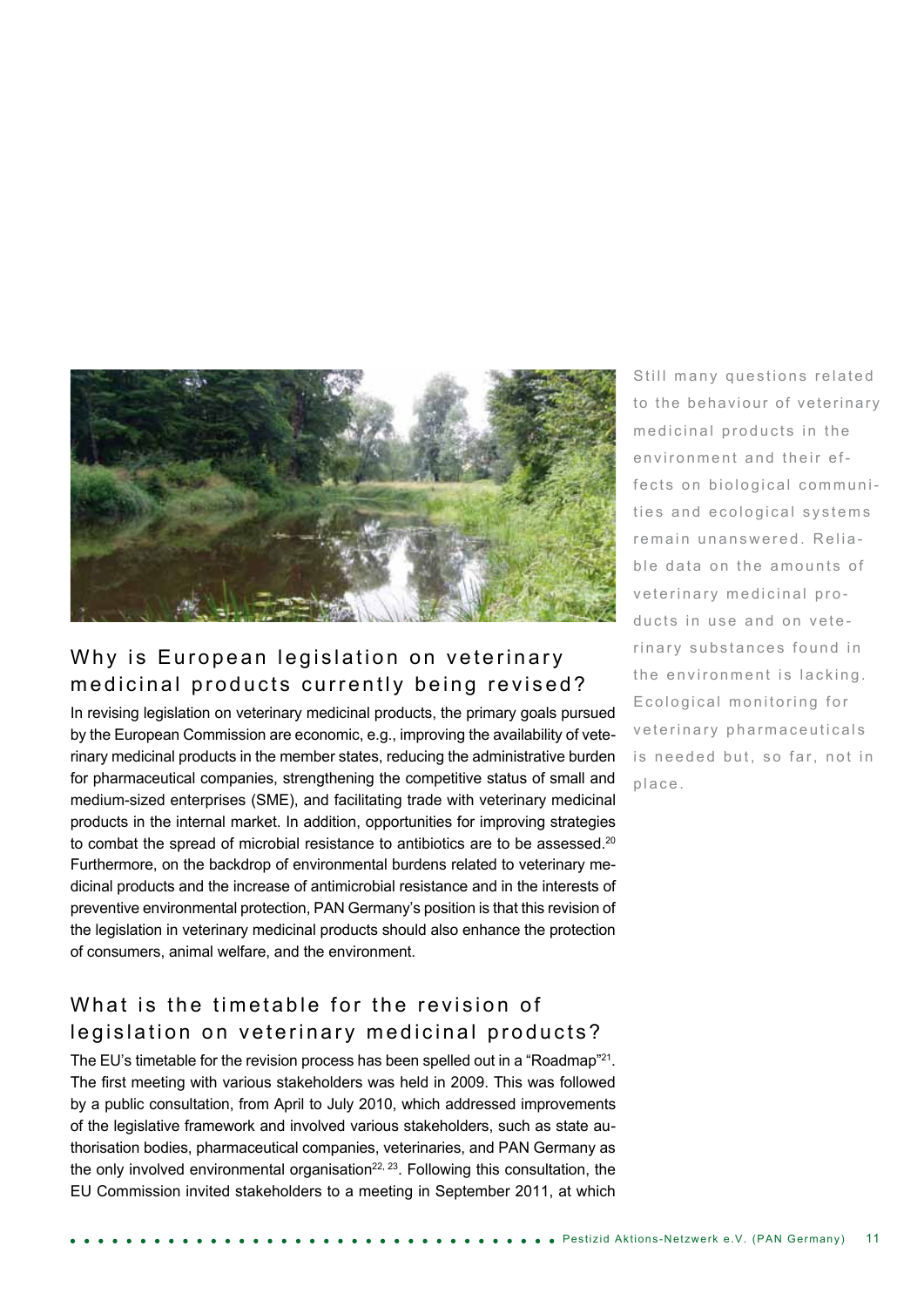The revision mainly aims at facilitating trade with veterinary medicinal products in the internal market and at improving market-economic factors. A better protection of the environment has not been one of the main targets of the revision so far. An environmental monitoring program for veterinary pharmaceuticals is not in place.

#### **A brief aside: relationship between legislation on veterinary medicinal products and legislation on pesticides and biocides**

In other areas of European regulation, for example on pesticides and biocides, so-called review programmes have been implemented to examine the impacts of substances previously approved for sale. These reviews guarantee that all active ingredients now on the market are assessed by the same standards with respect to their efficacy and potential risks for health and the environment. This process has proven useful in securing harmonisation throughout the EU and in identifying substances that are especially hazardous for human health or the environment, so that they can be removed from the market. No such review procedure is in place for veterinary medicinal products. PAN Germany calls on the EU to ensure that, in keeping with other European product regulations (on pesticides, biocides, chemical substances), decisions on authorising veterinary medicinal products are reached on the basis of the latest scientific knowledge and all active ingredients are reviewed according to most recent scientific evidence.

the need for a central database for authorised veterinary medicinal products was articulated and other issues such as the reduction of the administrative burden and confidentiality and data security concerns were discussed $^{24}$ . An expertise prepared for the EU Commission explored deficits in the current legal framework and options for possible revisions and estimated the capacities needed for revision and the costs involved<sup>25</sup>. Besides from conferences organised by involved stakeholders, like the International Federation for Animal Health (IFAH) conference 2011 "Veterinary medicines legislative review  $-$  the big debate<sup> $26$ </sup> and the Chemical Industries Regulations (CIR) conference 2012 "Regulation of Veterinary Medicines"<sup>27</sup>, the EU Commission has organised target consultations on pharmacovigilance, marketing authorisation, antimicrobial resistance and small and medium enterprises $28$ . There was no specific workshop on veterinary medicinal products in the environment and according to the EU Commission no such workshop is planned. The revision process is now slightly behind schedule. The Commission is currently (end of 2012) drafting its proposal for the revised legislation. It is expected that the Commission will present its draft in the second quarter of 2013. However, proposals that suggest how the revised legislation on veterinary medicines might enhance environmental protection can still be considered. PAN Germany`s impression is that the EU Commission is still "open to ideas". Once the EU Commission's proposal is published, debate and negotiations on the draft will commence in the European Parliament and Council. The goal is to pass the revision – if possible – before the next European Parliament elections are held in 2014.

### What institutions are involved in the revision process?

The European Commission's General Directorate Health and Consumers is responsible for animal health and for the revision of legislation on veterinary medicinal products.29 Also involved is the European Medicines Agency (EMA) with headquarters in London as the decentralized scientific agency of the EU.<sup>30</sup> The national competent authorities of the member states have formed the "Heads of Medicine Agencies" (HMA). The HMA participate in discussions about the revision with their specific expertise and also function as intermediaries in communication between the EU Commission, the European authority EMA, and the governments of the member states. The HMA pay special attention to the impacts of the European procedures and of changes in these procedures on the member states.<sup>31</sup> In order to draw up and present suggestions for the revision, the HMA established a "Task Force Working Group on Improvement of Veterinary Legislation" (TF) in 2008. The task force is composed of representatives of 13 member states, the EMA, and the EU Commission.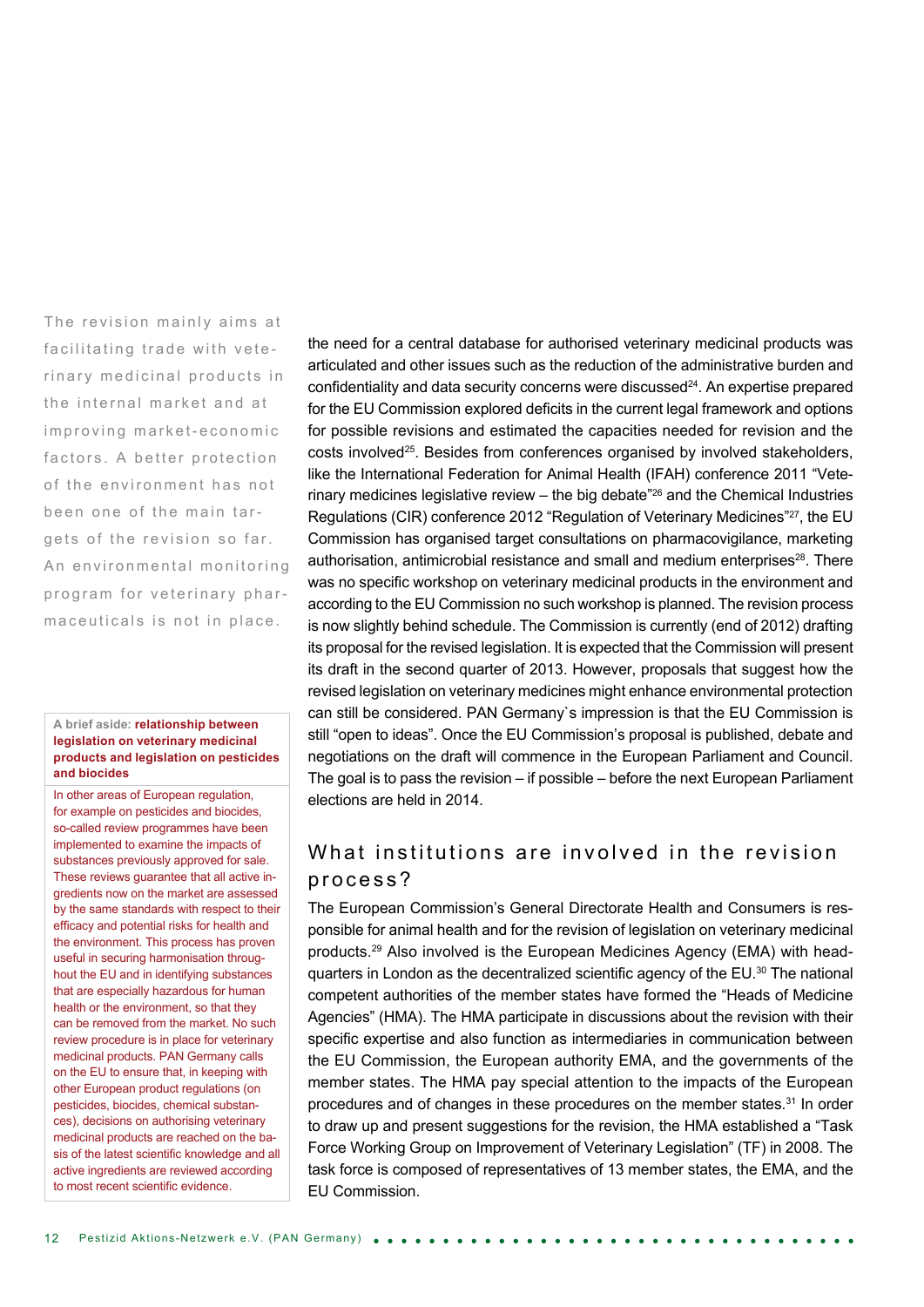#### PAN Germany's Recommendations

**In view of the recognized environmental impacts of veterinary medicinal products, PAN Germany sees an urgent need to revise legislation in the field of veterinary pharmaceutical policies to ensure that the environment and human health will be more effectively protected from the adverse effects of veterinary medicinal products. PAN calls on policymakers to revise existing regulations to meet the following demands.**

### 1. Collect and publish data on commercial use and occurrence of veterinary medicine in the e n v i r o n m e n t

► **The extent, quality, and transparency of data on the use of veterinary medicinal products must be improved.** Precise reports must be made available annually. They should include documentation and publication of data on amounts of products marketed (for domestic use and export), the intensity of use, monitoring of use and trade with veterinary medicinal products, and the introduction of obligatory registration for producers.

► **To document the impact and evaluate possible risk-reduction measures, obligatory environmental monitoring** (surface, ground, and drinking water; soil; sediments) should be introduced.

► **The member states commit themselves to creating public forums** (e.g. on the internet), in which the general public and the most important users of veterinary medicinal products (pet and livestock owners, veterinaries, consultants, etc.) are informed about precautionary measures and non-hazardous alternative procedures.

### 2. Coherence with other relevant spheres of regulation

► **The goals and provisions of the European veterinary legislation must be in agreement with other European regulations on specific substances, on the environment, on water protection, and on animal welfare.** This should also include a review of problematic veterinary medicinal products to ascertain whether they should be included in the list of priority substances.

► **Establishment of a harmonised, EU-wide legal framework for the use of veterinary medicinal products** with the legally binding goal of reducing the amounts used.

► **Evaluation of the possible introduction of a monograph system for assessing active ingredients** and compiling information on the whereabouts and effects of active substances in the environment

#### 3. Include more environmental protection in the authorization process

► **Introduction of a review programme** for evaluating the environmental effects of veterinary pharmaceuticals that have been approved without being tested for their environmental impacts as well as a regular review of all authorisation decisions based on the current state of scientific knowledge.

► **Supplementary results from independent research on the environmental impacts of veterinary medicinal products** are to be included in the assessment process and during review programmes.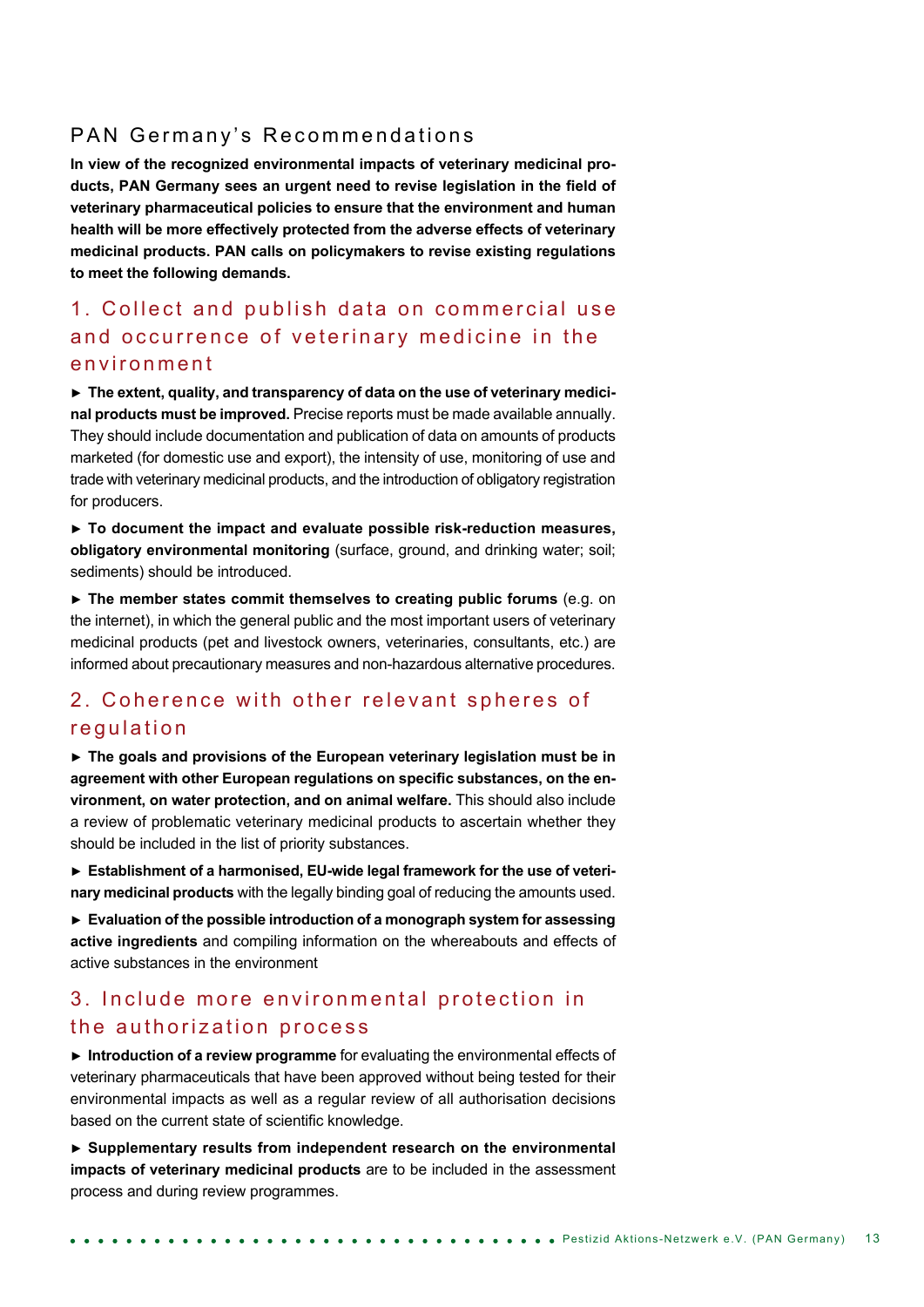► **Criteria for active ingredients in veterinary medicinal products that are especially hazardous to the environment** must be defined, so that authorisation of such products can be denied in future.

► **The revised legislation should incorporate dynamic risk reduction schemes and the promotion of alternatives** by integrating the substitution principle and implementing comparative assessment during the authorisation process.

► **Authorisation decisions relevant to environmental impacts are to be reached based on state-of-the-art scientific knowledge.** Reduced requirements for data submission (reduction of the administrative burden) cannot be cited as a justification for failing to satisfy this requirement.

#### 4. Promote more conscious handling of animals and responsible use of veterinary medicine

► **The enhancement of preventive measures** and their linkage with questions of animal husbandry must be addressed.

► **Obligatory training for farmers and retailers** about veterinary medicinal products must be introduced. Information on the environmental risks of veterinary pharmaceuticals is to be included in the training program.

► **Those who market and use veterinary medicinal products should be offered comprehensive advice on protection of the environment and health and should be monitored regularly.**

► **Concrete and binding plans for phasing out and substituting problematic products or active ingredients** with fixed, short periods must be prescribed to ensure that substitution occurs in the time period allotted and innovative alternatives are promoted. Special attention is to be paid to alternative processes.

► **Establishing of a legal framework of environmentally sound use of veterinary medicinal products.** This should include a significantly reduced use of antimicrobials and the implementation of integrative, disease prevention measures to protect the health of animal populations (breeding system, housing system, technical measures, cleaning regime, size of stock, etc.). The revised law must stipulate by what date and in what form this framework is to be developed and implemented.

#### 5. Better regulation of the use of antimicrobials

► **Documentation of sales and use of antibiotics must be made mandatory** in EU legislation

► **All data on trade with and use of antibiotics must be made public.**

► **Clear-cut goals for the reduction of the quantities of antibiotics used** in animal husbandry and fatting regimes must be defined.

► **Specific controls and transparent, prompt reporting must be introduced.**

► **Third and fourth generation antibiotics must be banned** from use in animal husbandry.

► **The development of antimicrobial resistance must be considered** in the environmental impact assessment.

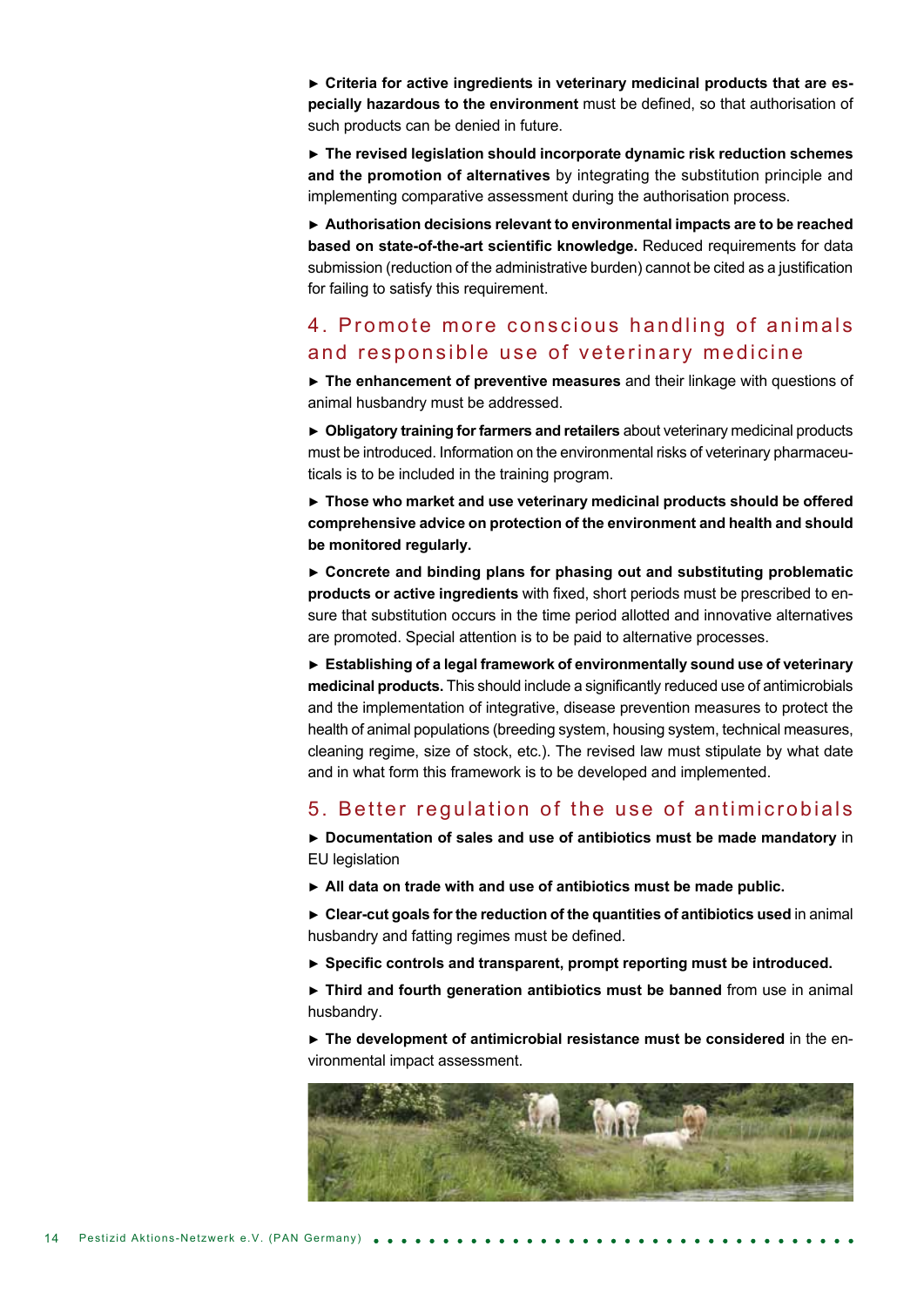#### References

- 1 Maak, G. und Rönnefahrt, I. (2012): Toxische Wirkungen von Pharmaka ein Problem für die Umwelt? Hamburger Kolloquium zur Abwasserwirtschaft am 12. und 13.09.2012. pp. 57-62
- 2 Boxall, Alistair; Kolpin, Dana; Holling-Sorensen, Bent; and Tolls, Johannes (2003), "Are Veterinary Medicines Causing Environmental Risks?". USGS Staff -- Published Research. Paper 67. www.digitalcommons.unl.edu/usgsstaffpub/67
- 3 IWW Rheinisch-westfälisches Institut für Wasser Beratungs- und Entwicklungsgesellschaft mbH (2010): Zusammenstellung von Monitoringdaten zu Umweltkonzentrationen von Arzneimitteln. Im Auftrag des Umweltbundesamtes. Gutachten zum FKZ 36014013
- Ministères de l'Écologie et de la Santé: Plan national sur les résidus de medicament dans les eaux, 30 May 2011. www.developpement-durable.gouv.fr/IMG/pdf/PNRM.pdf
- 5 Europäisches NGO-Briefing zur Aufnahme von Arzneimittelwirkstoffen vom 15.11.2012: www.pan-germany.org/download/tierarzneimittel/NGO-Briefing\_EQS\_Pharmas\_121115\_F.pdf
- 6 Information from the Grünen Liga e.V. on priority substances: www.wrrl-info.de/docs/tafel5\_a3.pdf
- 7 www.eur-lex.europa.eu/LexUriServ/LexUriServ.do?uri=CELEX:32001L0082:EN:NOT
- 8 www.eur-lex.europa.eu/LexUriServ/LexUriServ.do?uri=OJ:L:2004:136:0058:0084:EN:PDF
- 9 www.eur-lex.europa.eu/LexUriServ/LexUriServ.do?uri=CELEX:32004R0726:EN:NOT
- 10 The Directive also does not apply to inactivated immunological veterinary medicinal products that are produced on the basis of pathogenic organisms isolated from animals of the same population, to medicinal products prepared by chemists, to veterinary medicinal products based on radioactive isotopes, and to specific additives to animal feed.
- 11 www.eur-lex.europa.eu/LexUriServ/LexUriServ.do?uri=CONSLEG:2001L0082:20090807:EN:PDF
- 12 www.eur-lex.europa.eu/LexUriServ/LexUriServ.do?uri=CONSLEG:2004R0726:20090706:EN:PDF 13 Exceptions are possible under certain circumstances for veterinary medicinal products for aquarium fish, cage birds, homing pigeons, terrarium animals, and small rodent.
- 14 www.eur-lex.europa.eu/LexUriServ/LexUriServ.do?uri=OJ:L:2009:152:0011:0022:EN:PDF
- 15 Leitlinien zur Definition einer potenziellen schwerwiegenden Gefahr für die Gesundheit von Mensch und Tier oder die Umwelt im Sinne von Artikel 33 Absätze 1 und 2 der Richtlinie2001/ 82/EG — März 2006. www.it-asso.com/gxp/eudralex\_v21/contents/vol-6/newdoc/2006\_C\_132\_08\_de.pdf
- 16 The CVMP is a EMA body that includes experts designated by the EU member states and decides for example on the authorisation of veterinary medicinal products and the development of assessment concepts, guidelines, etc. The CVMP takes majority decisions and can therefore decide against national interests.
- 17 Guideline on environmental impact assessment for veterinary medicinal products in support of the VICH guidelines GL6 and 38, passed by Committee for medical products for veterinary use (CVMP) available online at www.ema.europa.eu/docs/en\_GB/document\_library/Scientific\_guideline/2009/10/WC500004386.pdf. VICH refers to the International Cooperation on Harmonisation of Technical Requirements for Registration of Veterinary Medicinal Products, a trilateral (EU-Japan-USA) programme aimed at harmonising technical requirements for veterinary product registration.
- 18 www.ema.europa.eu/docs/en\_GB/document\_library/Scientific\_guideline/2009/10/WC500004386.pdf
- 19 Bund/Länderausschuss für Chemikaliensicherheit (BLAC) (2003): Arzneimittel in der Umwelt. Auswertungen der Untersuchungsergebnisse. Bericht an die 61. Umweltministerkonferenz (UMK), Hamburg
- 20 See Revision of Veterinary Pharmaceutical Legislation Roadmap. Objectives of the initiative http://ec.europa.eu/governance/impact/planned\_ia/docs/2012\_sanco\_002\_veterinary\_ pharmaceutical\_legislation\_en.pdf
- 21 www.ec.europa.eu/governance/impact/planned\_ia/docs/2012\_sanco\_002\_veterinary\_pharmaceutical\_legislation\_en.pdf
- 22 www.ec.europa.eu/health/files/veterinary/vet\_pubcons\_rep2011.pdf
- 23 www.ec.europa.eu/health/files/veterinary/revision/vet\_pesticide\_action\_network\_germany\_\_pan\_germany\_\_9\_en.pdf
- 24 DG Health and Consumers Summary note, stakeholders' meeting on the revision of legislation on veterinary medicinal products, 23 September 2011. www.ec.europa.eu/health/files/ veterinary/summary\_report\_2011-11-15.pdf
- 25 European Policy Evaluation Consortium (EPEC) 2011: Assessment of the Impact of the Revision of Veterinary Pharmaceutical Legislation www.ec.europa.eu/health/files/veterinary/ 11-07-2011\_final\_report\_.pdf
- 26 www.ifaheurope.org/EventDetails.aspx?ID=96&SubMenuId=26&MenuId=4
- 27 www.informa-ls.com/event/vetmed12/highlights#bullet12000377-0
- 28 At the time this document was finalized, the minutes of these meetings had not yet been published.
- 29 www.ec.europa.eu/health/veterinary-use/rev\_frame\_index\_en.htm
- 30 www.emea.europa.eu/ema/index.jsp?curl=pages/about\_us/general/general\_content\_000235.jsp&mid=
- 31 www.hma.eu/271.html